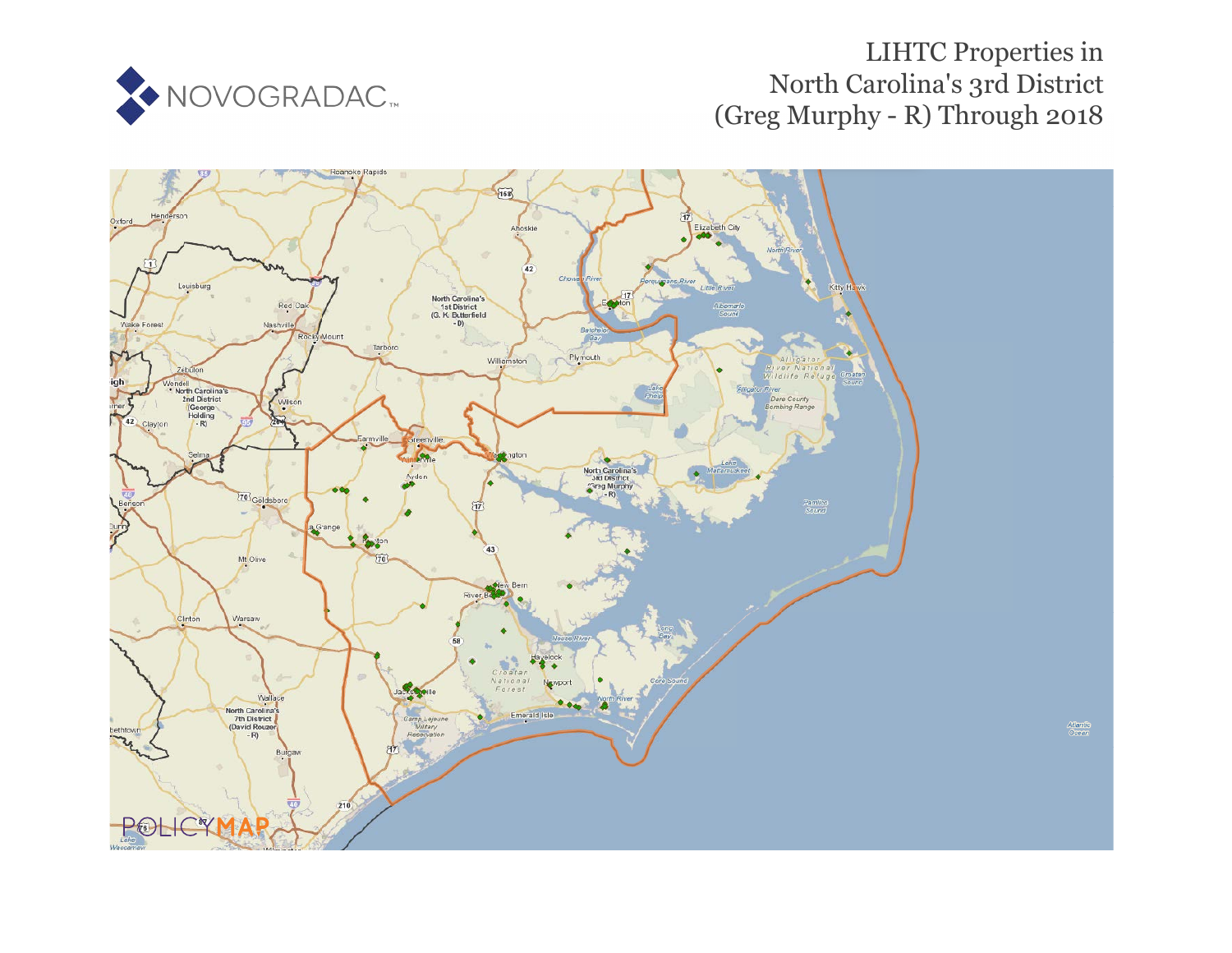| <b>Project Name</b>            | <b>Address</b>                             | City              | <b>State</b> | <b>Zip Code</b> | Nonprofit<br><b>Sponsor</b> | <b>Allocation</b><br>Year | <b>Annual</b><br><b>Allocated</b><br><b>Amount</b> | <b>Year PIS</b> | <b>Construction Type</b> | <b>Total</b><br><b>Units</b> | Low<br><b>Income</b><br><b>Units</b> | <b>Rent or</b><br><b>Income</b><br><b>Ceiling</b> | <b>Credit %</b>                      | <b>Tax-Exempt</b><br><b>Bond</b> | <b>HUD Multi-Family</b><br>Financing/<br><b>Rental Assistance</b> |
|--------------------------------|--------------------------------------------|-------------------|--------------|-----------------|-----------------------------|---------------------------|----------------------------------------------------|-----------------|--------------------------|------------------------------|--------------------------------------|---------------------------------------------------|--------------------------------------|----------------------------------|-------------------------------------------------------------------|
| WOODSTOCK III                  | 1401 WALKER<br>$\operatorname{AVE}$        | ELIZABETH CITY NC |              | 27909           | No                          | 1989                      | \$41,392                                           | 1989            | <b>New Construction</b>  | 32                           | $30\,$                               | 60% AMGI                                          | 70 % present $\hbox{~No}$<br>value   |                                  |                                                                   |
| <b>CARDINAL POINTE</b>         | 1105 W SECOND AYDEN<br><b>ST</b>           |                   | $_{\rm NC}$  |                 | No                          | 1989                      | \$40,879                                           | 1990            | <b>New Construction</b>  | 24                           | 24                                   | 60% AMGI                                          | $70\%$ present No<br>value           |                                  |                                                                   |
| OAK RIDGE APTS                 | 3502 WIND HILL $\,$ NEW BERN<br><b>CT</b>  |                   | $_{\rm NC}$  | 28560           | $\mathbf{N}\mathbf{o}$      | 1989                      | \$70,812                                           | 1990            | <b>New Construction</b>  | 24                           | 24                                   | 50% AMGI                                          | $70$ % present $\,$ No value         |                                  |                                                                   |
| <b>BERN ST HOUSING</b>         | 708 BERN ST                                | <b>NEW BERN</b>   | NC           | 28562           | No                          | 1991                      | \$2,435                                            | 1992            | Not Indicated            | $\mathbf{1}$                 | $\mathbf{1}$                         | 60% AMGI                                          | $70$ % present $\,$ No $\,$<br>value |                                  |                                                                   |
| LONGVIEW<br><b>APARTMENTS</b>  | 101 LONGVIEW<br><b>DRIVE</b>               | <b>MAYSVILLE</b>  | NC           | 28555           | No                          | 2009                      | \$158,894                                          | 1990            | Acquisition and Rehab 24 |                              | 24                                   | 60% AMGI                                          | 70 % present<br>value                |                                  |                                                                   |
| PUNGO VILLAGE                  | 928 PUNGO<br>VILLAGE ROAD                  | <b>BELHAVEN</b>   | NC           | 27810           | $\rm No$                    | 1990                      | \$71,052                                           | 1991            | New Construction         | 38                           | 38                                   | 60% AMGI                                          | $30$ % present $\,$ No $\,$<br>value |                                  |                                                                   |
| <b>SNOW HILL RIDGE</b>         | $100$ SNOW HILL $\;$ SNOW HILL RIDGE DRIVE |                   | $_{\rm NC}$  | 28580           | No                          | 1991                      | \$57,425                                           | 1991            | <b>New Construction</b>  | $32\,$                       | $32\,$                               | 60% AMGI                                          | $30\,\%$ present $\,$ No value       |                                  |                                                                   |
| <b>TATEM VILLAGE</b>           | <b>402 404 TATEM</b><br>LANE               | ELIZABETH CITY    | NC           | 27909           | No                          | 1991                      | \$28,174                                           | 1991            | New Construction         | 19                           | 19                                   | 60% AMGI                                          | $70$ % present $\,$ No value         |                                  |                                                                   |
| <b>BERN STREET</b><br>HOUSING  | 706 BERN ST                                | <b>NEW BERN</b>   | NC           | 28560           | No                          | 1993                      | \$2,419                                            | 1993            | Acquisition and Rehab 1  |                              | $\mathbf{1}$                         | 60% AMGI                                          | 30 % present $\hbox{~No}$<br>value   |                                  |                                                                   |
| GRIFTON MANOR APTS             | 723 GRIFTON<br>MANOR DRIVE                 | <b>GRIFTON</b>    | NC           | 28530           | No                          | 1993                      | \$52,862                                           | 1993            | Acquisition and Rehab 40 |                              | 40                                   | 60% AMGI                                          | $30$ % present $\,$ No $\,$<br>value |                                  |                                                                   |
| MALLARD CREEK APTS             | $245$ S FIFTH $$\sf NIRORA$$               |                   | NC           | 27806           | $\mathbf{N}\mathbf{o}$      | 1992                      | \$37,439                                           | 1993            | New Construction         | 24                           | 24                                   | 60% AMGI                                          | 30 % present $\,$ No $\,$<br>value   |                                  |                                                                   |
| <b>WATERFORD PLACE</b><br>APTS | 202<br><b>WATERFORD</b><br><b>ROAD</b>     | WASHINGTON        | $_{\rm NC}$  | 27889           | No                          | 1992                      | \$52,364                                           | 1993            | <b>New Construction</b>  | 38                           | 38                                   | 60% AMGI                                          | $30\,\%$ present $\,$ No value       |                                  |                                                                   |
| <b>BERN STREET</b><br>HOUSING  | <b>706 BERN</b><br><b>STREET</b>           | <b>NEW BERN</b>   | NC           | 28560           | No                          | 1993                      | \$2,419                                            | 1993            | Acquisition and Rehab 1  |                              | $\mathbf{1}$                         | 60% AMGI                                          | Not<br>Indicated                     | No                               |                                                                   |

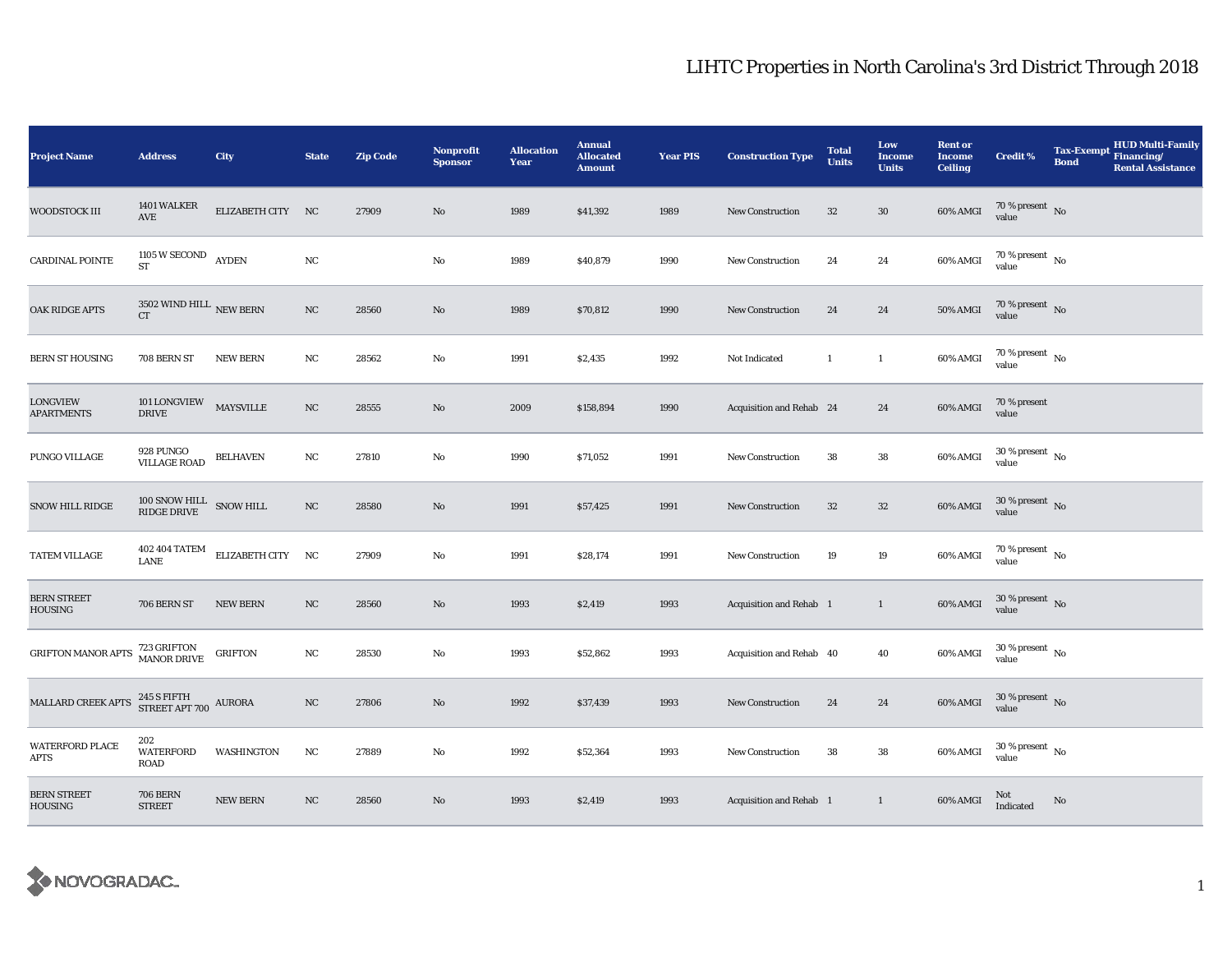| <b>Project Name</b>                                     | <b>Address</b>                                     | <b>City</b>               | <b>State</b> | <b>Zip Code</b> | Nonprofit<br><b>Sponsor</b> | <b>Allocation</b><br>Year | <b>Annual</b><br><b>Allocated</b><br><b>Amount</b> | <b>Year PIS</b> | <b>Construction Type</b>  | <b>Total</b><br><b>Units</b> | Low<br><b>Income</b><br><b>Units</b> | <b>Rent or</b><br><b>Income</b><br><b>Ceiling</b> | <b>Credit %</b>                        | <b>Tax-Exempt</b><br><b>Bond</b> | <b>HUD Multi-Family</b><br>Financing/<br><b>Rental Assistance</b> |
|---------------------------------------------------------|----------------------------------------------------|---------------------------|--------------|-----------------|-----------------------------|---------------------------|----------------------------------------------------|-----------------|---------------------------|------------------------------|--------------------------------------|---------------------------------------------------|----------------------------------------|----------------------------------|-------------------------------------------------------------------|
| ${\tt PWE}$ CARNEY VILLAGE                              | 400 402 403<br>SKINNER ST                          | <b>GREENVILLE</b>         | $_{\rm NC}$  | 27834-7685      | No                          | 1993                      | \$13,939                                           | 1993            | <b>New Construction</b>   | 6                            | $\bf 6$                              | 60% AMGI                                          | 70 % present $\hbox{~No}$<br>value     |                                  |                                                                   |
| ALBEMARLE VILLAGE 100 ARPDC BOX HERTFORD<br><b>APTS</b> | 140                                                |                           | NC           | 27944           | No                          | 1994                      | \$58,014                                           | 1994            | <b>New Construction</b>   | 36                           | 36                                   | 60% AMGI                                          | 30 % present No<br>value               |                                  |                                                                   |
| <b>BERN ST HOUSING</b>                                  | 708 BERN ST                                        | <b>NEW BERN</b>           | NC           | 28560           | No                          | 1991                      | \$2,435                                            | 1992            | Not Indicated             | $\mathbf{1}$                 | $\mathbf{1}$                         | 60% AMGI                                          | Not<br>Indicated                       | No                               |                                                                   |
| <b>EDENBRIDGE</b>                                       | 501 BROOKS<br><b>STREET</b>                        | MOREHEAD CITY NC          |              | 28557           | No                          | 2005                      | \$270,529                                          | 2007            | New Construction          | 40                           | 40                                   | 60% AMGI                                          | $70\,\%$ present $\,$ No value         |                                  |                                                                   |
| EMMERDALE                                               | 100<br>EMMERDALE<br>WAY                            | JACKSONVILLE              | NC           | 28546           | No                          | 2005                      | \$315,889                                          | 2007            | <b>New Construction</b>   | 46                           | 46                                   | 60% AMGI                                          | $70\,\%$ present $\,$ No value         |                                  |                                                                   |
| <b>WALKER LANDING</b>                                   | 1003 WALKER<br><b>AVENUE</b>                       | ELIZABETH CITY NC         |              | 27909           | $\mathbf{N}\mathbf{o}$      | 2005                      | \$281,244                                          | 2007            | Acquisition and Rehab 154 |                              | 155                                  | 60% AMGI                                          | $30\,\%$ present $\,$ Yes value        |                                  |                                                                   |
| <b>GLENVIEW</b><br><b>APARTMENTS</b>                    | $120\,\mbox{HOLLOMAN}$ WASHINGTON<br><b>STREET</b> |                           | NC           | 27889           | No                          | 2006                      | \$217,332                                          | 2008            | Acquisition and Rehab 40  |                              | 40                                   | 60% AMGI                                          | $30\,\%$ present $\,$ No $\,$<br>value |                                  |                                                                   |
| <b>CASTLE GLEN</b>                                      | 1800 POLLARD<br>COURT                              | <b>NEWPORT</b>            | NC           | 28570           | $\rm No$                    | 2006                      | \$237,566                                          | 2008            | <b>New Construction</b>   | $32\,$                       | $32\phantom{.0}$                     | 60% AMGI                                          | $70\,\%$ present $\,$ No value         |                                  |                                                                   |
| <b>LONGBOURNE</b>                                       |                                                    | 201 ALDEN DR JACKSONVILLE | NC           | 28546-7438      | No                          | 2006                      | \$322,061                                          | 2008            | <b>New Construction</b>   | 44                           | 44                                   | 60% AMGI                                          | $70\,\%$ present $\,$ No value         |                                  |                                                                   |
| <b>WATERFORD PLACE</b><br><b>APARTMENTS</b>             | 200 CHOWAN<br><b>COURT</b>                         | <b>EDENTON</b>            | $_{\rm NC}$  | 27932           | No                          | 2007                      | \$404,014                                          | 2008            | Acquisition and Rehab 50  |                              | 49                                   |                                                   | $30$ % present $\hbox{~No}$<br>value   |                                  |                                                                   |
| <b>BURNSIDE VILLAGE</b><br>APTS                         | 17 BURNSIDE<br>VILLAGE LANE                        | <b>HOOKERTON</b>          | $_{\rm NC}$  | 28538           | No                          | 1993                      | \$29,127                                           | 1994            | <b>New Construction</b>   | 16                           | 16                                   | 60% AMGI                                          | $30\,\%$ present $\,$ No value         |                                  |                                                                   |
| <b>HUNTERS LANDING</b>                                  | 150 HUNTER'S NEW BERN LANDING DRIVE                |                           | NC           | 28562           | No                          | 1995                      | \$201,296                                          | 1996            | New Construction          | 48                           | 48                                   | $60\%$ AMGI                                       | $70\,\%$ present $\,$ No value         |                                  |                                                                   |
| MATTAMUSKEET<br><b>VILLAGE APTS</b>                     | 32105 US HWY<br>264                                | ENGELHARD                 | NC           | 27824           | No                          | 1995                      | \$35,808                                           | 1996            | <b>New Construction</b>   | 16                           | 16                                   | 60% AMGI                                          | $30\,\%$ present $\,$ No $\,$<br>value |                                  |                                                                   |

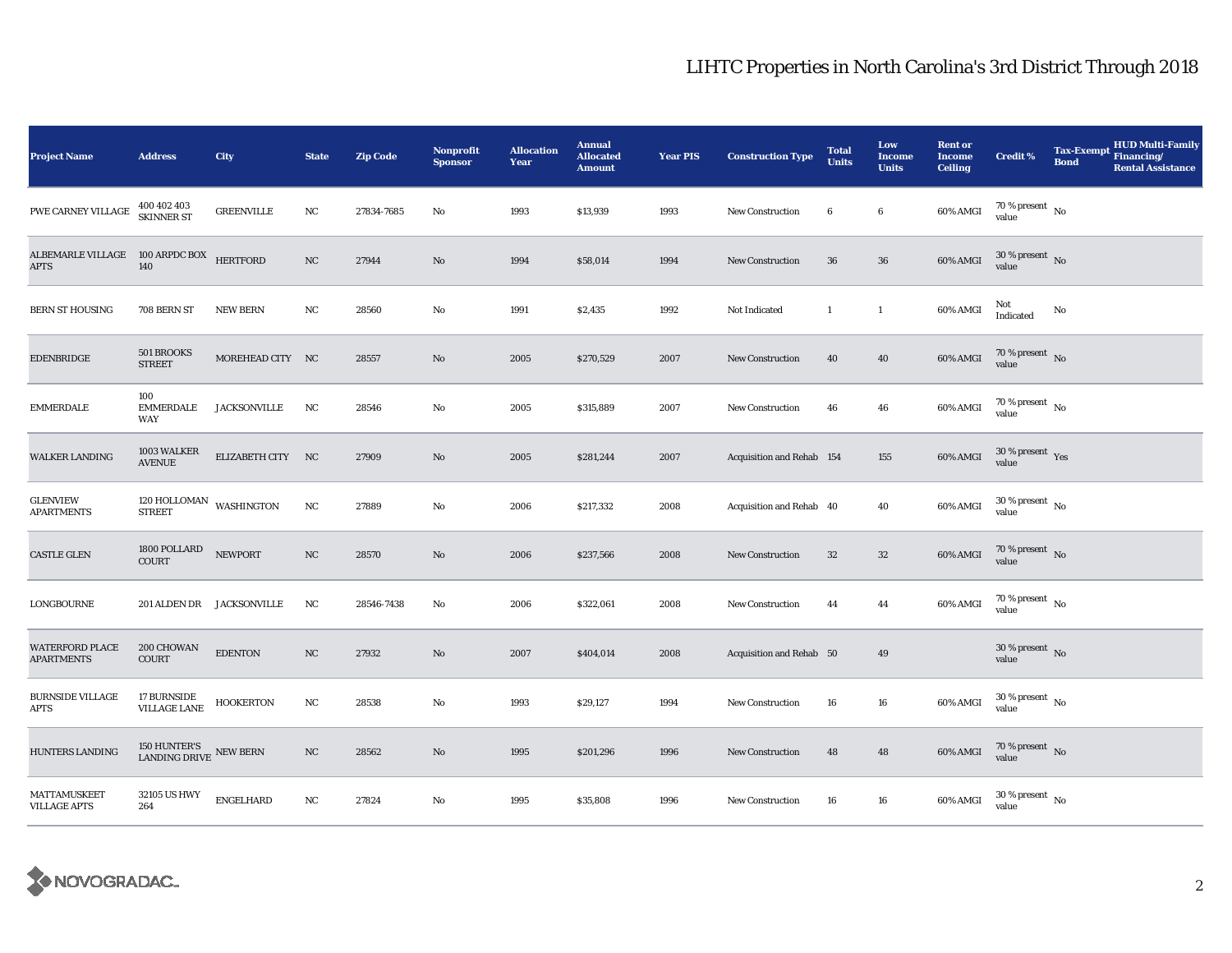| <b>Project Name</b>                                  | <b>Address</b>                                             | City                     | <b>State</b> | <b>Zip Code</b> | Nonprofit<br><b>Sponsor</b> | <b>Allocation</b><br>Year | <b>Annual</b><br><b>Allocated</b><br><b>Amount</b> | <b>Year PIS</b> | <b>Construction Type</b>  | <b>Total</b><br><b>Units</b> | Low<br>Income<br><b>Units</b> | <b>Rent or</b><br><b>Income</b><br><b>Ceiling</b> | <b>Credit %</b>                               | <b>Tax-Exempt</b><br><b>Bond</b> | HUD Multi-Family<br>Financing/<br><b>Rental Assistance</b> |
|------------------------------------------------------|------------------------------------------------------------|--------------------------|--------------|-----------------|-----------------------------|---------------------------|----------------------------------------------------|-----------------|---------------------------|------------------------------|-------------------------------|---------------------------------------------------|-----------------------------------------------|----------------------------------|------------------------------------------------------------|
| TOWNE CENTER                                         | 2292 ONSLOW<br><b>DRIVE</b>                                | <b>JACKSONVILLE</b>      | NC           | 28540           | $\mathbf{N}\mathbf{o}$      | 1994                      | \$187,155                                          | 1996            | Acquisition and Rehab 478 |                              | 385                           | 60% AMGI                                          | $30$ % present $\sqrt{\mathrm{Yes}}$<br>value |                                  |                                                            |
| <b>WOODGATE APTS</b>                                 | ELEMENTARY<br><b>SCHOOL ROAD</b>                           | COLUMBIA                 | $_{\rm NC}$  | 27925           | No                          | 1994                      | \$59,759                                           | 1996            | <b>New Construction</b>   | 34                           | 34                            | 60% AMGI                                          | $30\,\%$ present $\,$ No $\,$<br>value        |                                  |                                                            |
| <b>CAMDEN SQUARE</b><br><b>APARTMENTS</b>            | 4800 CAMDEN<br>SQUARE DRIVE                                | NEW BERN                 | $_{\rm NC}$  | 28562           | $\mathbf{No}$               | 2008                      | \$0                                                | 2010            | <b>New Construction</b>   | 76                           | 76                            | 60% AMGI                                          | $70\,\%$ present $\,$ No value                |                                  |                                                            |
| RIVER'S EDGE AT<br>ELIZABETH CROSSING EDGE CIRCLE    | <b>450 RIVER'S</b>                                         | ELIZABETH CITY NC        |              | 27909           | No                          | 2008                      | \$685,348                                          | 2010            | <b>New Construction</b>   | 56                           | 56                            | 60% AMGI                                          | $70$ % present $\,$ No $\,$<br>value          |                                  |                                                            |
| RIVER'S RETREAT AT<br>ELIZABETH CROSSING RETREAT WAY | 500 RIVER'S                                                | ELIZABETH CITY NC        |              | 27909           | No                          | 2008                      | \$494,294                                          | 2010            | <b>New Construction</b>   | 40                           | 40                            | 60% AMGI                                          | 70 % present No<br>value                      |                                  |                                                            |
| WEDGEWOOD<br><b>APARTMENTS</b>                       | 725 DR MARTIN<br>LUTHER KING<br><b>JR AVENUE</b>           | <b>EDENTON</b>           | NC           | 27932           | No                          | 2008                      | \$0                                                | 2010            | Acquisition and Rehab 50  |                              | 49                            |                                                   | 30 % present $\,$ No $\,$<br>value            |                                  |                                                            |
| <b>TANNER PLACE</b>                                  | 2312 INDIAN<br><b>DRIVE</b>                                | <b>JACKSONVILLE</b>      | NC           | 28546           | No                          | 2008                      | \$0                                                | 2010            | Acquisition and Rehab 42  |                              | 42                            | 60% AMGI                                          | 70 % present $\hbox{~No}$<br>value            |                                  |                                                            |
| <b>MEADOW'S GATE</b>                                 | WESTERN<br><b>BOULEVARD</b>                                | <b>JACKSONVILLE</b>      | NC           | 28546           | No                          | 2008                      | S <sub>0</sub>                                     | 2010            | New Construction          | 80                           | ${\bf 80}$                    | 60% AMGI                                          | $70$ % present $\,$ No $\,$<br>value          |                                  |                                                            |
| <b>BAYTREE APARTMENTS</b>                            | $401\,\mathrm{S}$ ONSLOW STREET                            | <b>RICHLANDS</b>         | NC           | 29574           | $\mathbf{No}$               | 2009                      | \$124,643                                          | 2010            | Acquisition and Rehab 24  |                              | 24                            | 60% AMGI                                          | $70\,\%$ present $\,$ No value                |                                  |                                                            |
| <b>LONGVIEW APTS</b><br>(MAYSVILLE)                  | 101 LONGVIEW<br>DR                                         | <b>MAYSVILLE</b>         | $_{\rm NC}$  | 28555           | No                          | 2009                      | \$158,894                                          | 2010            | Acquisition and Rehab 24  |                              | 24                            | 60% AMGI                                          | $70$ % present $_{\, \rm No}$<br>value        |                                  |                                                            |
| <b>GLENSTAL</b>                                      | 1012<br><b>ARLINGTON</b><br><b>MEADOWS</b><br><b>DRIVE</b> | <b>JACKSONVILLE</b>      | NC           | 27546           | No                          | 2010                      | \$735,297                                          | 2011            | <b>New Construction</b>   | 56                           | 56                            | 60% AMGI                                          | $70\,\%$ present $\,$ No value                |                                  |                                                            |
| <b>HARBOURTOWNE</b><br><b>APARTMENTS</b>             | 14 HARBOR<br><b>TOWN DRIVE</b>                             | <b>MANTEO</b>            | NC           | 27954           | No                          | 2010                      | \$232,607                                          | 2011            | Acquisition and Rehab 46  |                              | 46                            | 60% AMGI                                          | $70\,\%$ present $\,$ No value                |                                  |                                                            |
| <b>HUNTINGTON PLACE</b>                              | 215<br><b>PKY</b>                                          | WILLAMSBURG JACKSONVILLE | NC           | 28546           | No                          | 2009                      | \$822,116                                          | 2011            | New Construction          | 72                           | 72                            | 60% AMGI                                          | 70 % present $\bar{N}$ o<br>value             |                                  |                                                            |

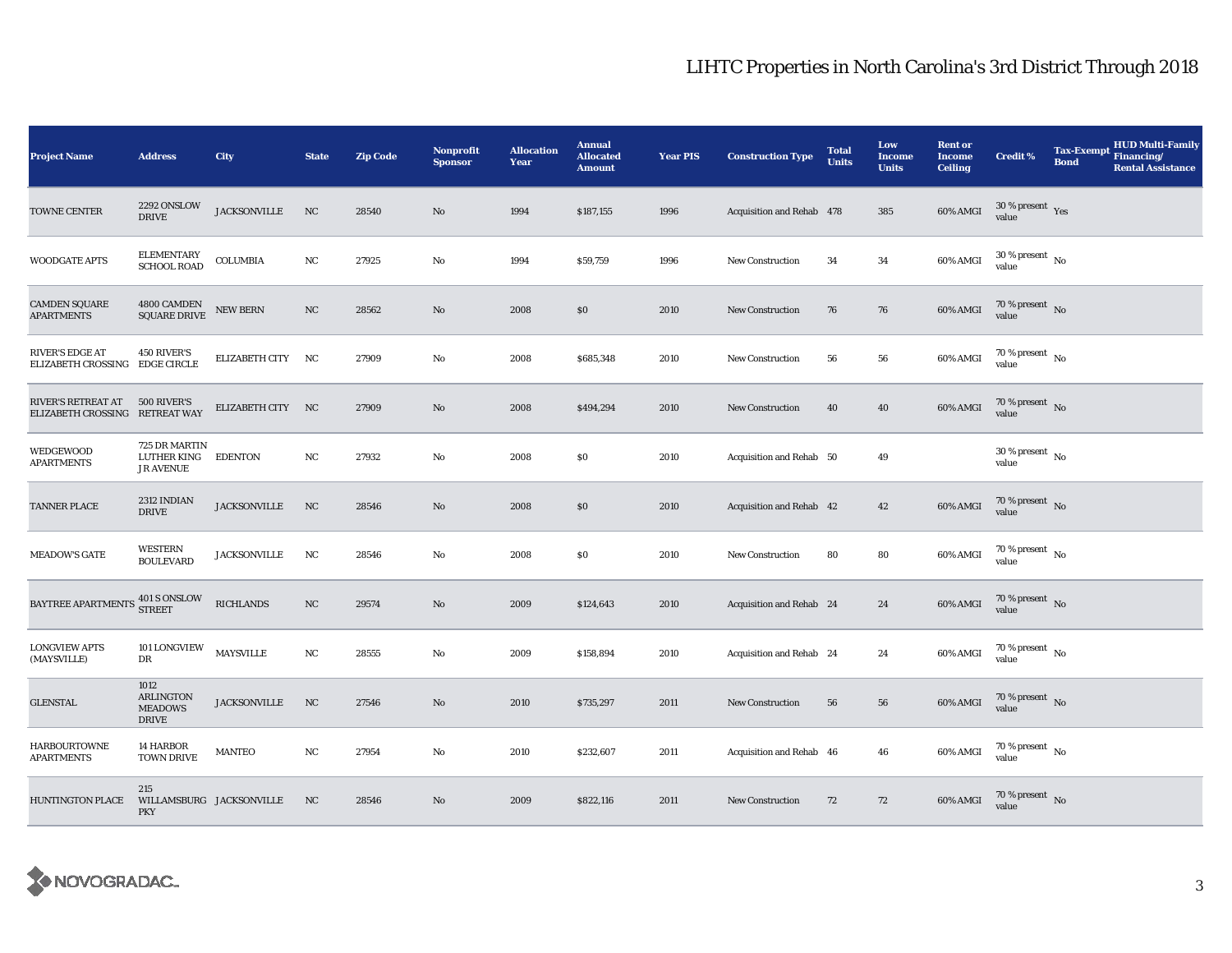| <b>Project Name</b>                                                                                                            | <b>Address</b>                           | City              | <b>State</b> | <b>Zip Code</b> | Nonprofit<br><b>Sponsor</b> | <b>Allocation</b><br>Year | <b>Annual</b><br><b>Allocated</b><br><b>Amount</b> | <b>Year PIS</b> | <b>Construction Type</b> | <b>Total</b><br><b>Units</b> | Low<br><b>Income</b><br><b>Units</b> | <b>Rent or</b><br><b>Income</b><br><b>Ceiling</b> | <b>Credit %</b>                      | <b>HUD Multi-Family</b><br><b>Tax-Exempt</b><br>Financing/<br><b>Bond</b><br><b>Rental Assistance</b> |
|--------------------------------------------------------------------------------------------------------------------------------|------------------------------------------|-------------------|--------------|-----------------|-----------------------------|---------------------------|----------------------------------------------------|-----------------|--------------------------|------------------------------|--------------------------------------|---------------------------------------------------|--------------------------------------|-------------------------------------------------------------------------------------------------------|
| <b>CEDARWOOD</b>                                                                                                               | 334 OLIVER<br><b>STREET</b>              | POLLOCKSVILLE NC  |              | 28573           | No                          | 2008                      | S <sub>0</sub>                                     | 2011            | New Construction         | 24                           | 24                                   | 60% AMGI                                          | Not<br>Indicated                     | No                                                                                                    |
| <b>ALLIANCE MANOR</b>                                                                                                          | COWELL ROAD ALLIANCE                     |                   | $_{\rm NC}$  | 28509           | No                          | 1994                      | \$46,008                                           | 1995            | <b>New Construction</b>  | 24                           | 24                                   | 60% AMGI                                          | 30 % present No<br>value             |                                                                                                       |
| BRIDGEWOOD SQUARE EDWARD<br>$CO-OP$                                                                                            | <b>STREET</b>                            | <b>BELHAVEN</b>   | NC           | 27810           | No                          | 1994                      | \$85,542                                           | 1995            | New Construction         | 16                           | 16                                   | 60% AMGI                                          | $70\,\%$ present $\,$ No value       |                                                                                                       |
| <b>HAVELOCK MANOR</b><br><b>APTS</b>                                                                                           | 200 SHIPMAN<br><b>BLVD</b>               | <b>HAVELOCK</b>   | NC           | 28532           | No                          | 1994                      | \$72,887                                           | 1995            | Acquisition and Rehab 60 |                              | 60                                   | 60% AMGI                                          | $30\,\%$ present $\,$ No value       |                                                                                                       |
| HYCIENDA HEIGHTS                                                                                                               | <b>US 264 LAKE</b><br><b>LANDING COM</b> | ENGELHARD         | NC           | 27824           | No                          | 1994                      | \$122,967                                          | 1995            | <b>New Construction</b>  | 24                           | 24                                   | 60% AMGI                                          | $70\,\%$ present $\,$ No value       |                                                                                                       |
| <b>RIVERVIEW TOWNES</b><br><b>APTS</b>                                                                                         | <b>RIVERVIEW</b><br><b>DRIVE</b>         | <b>KINSTON</b>    | $_{\rm NC}$  | 28501           | $\mathbf{N}\mathbf{o}$      | 1994                      | \$150,412                                          | 1995            | New Construction         | 24                           | 24                                   | 60% AMGI                                          | $70\,\%$ present $\,$ No value       |                                                                                                       |
| <b>AUTUMN CHASE APTS</b>                                                                                                       | <b>GREEN PARK</b><br><b>COURT</b>        | NEW BERN          | $_{\rm NC}$  | 28560           | No                          | 1996                      | \$105,845                                          | 1997            | Acquisition and Rehab 34 |                              | 34                                   | 50% AMGI                                          | $70\,\%$ present $\,$ No value       |                                                                                                       |
| TYLER PLACE                                                                                                                    | 48 A H<br><b>STALLION CIR</b>            | <b>HAVELOCK</b>   | $_{\rm NC}$  | 28532           | $\mathbf{N}\mathbf{o}$      | 1995                      | \$260,047                                          | 1997            | <b>New Construction</b>  | 60                           | $\bf{60}$                            | 60% AMGI                                          | $70\,\%$ present $\,$ No value       |                                                                                                       |
| WILD GEESE LANDING 113 WILD GEESE POWELLS POINT NC<br><b>TOWNHOMES</b>                                                         | ${\rm CT}$                               |                   |              | 27966           | No                          | 1996                      | \$215,830                                          | 1997            | <b>New Construction</b>  | 44                           | 44                                   | 60% AMGI                                          | $70$ % present $\,$ No $\,$<br>value |                                                                                                       |
| THE PINES AT LAKE<br>ROAD                                                                                                      | <b>44 STALLION</b><br><b>CIRCLE</b>      | <b>HAVELOCK</b>   | NC           | 28532           | $\mathbf{N}\mathbf{o}$      | 1995                      | \$260,047                                          | 1997            | New Construction         | 60                           | 60                                   | 60% AMGI                                          | $70\,\%$ present $\,$ No value       |                                                                                                       |
| $\begin{tabular}{ll} \textbf{CAMELIA COURT APTS} & \textbf{4609 COUNTRY} & \textbf{MOREHEAD CITY} & \textbf{NC} \end{tabular}$ |                                          |                   |              | 28557           | No                          | 1996                      | \$199,805                                          | 1998            | <b>New Construction</b>  | 44                           | 44                                   | <b>50% AMGI</b>                                   | 70 % present $\hbox{~No}$<br>value   |                                                                                                       |
| <b>CEDAR VILLAGE APTS</b>                                                                                                      | CEDAR VILLAGE $\,$ BELHAVEN ROAD         |                   | $_{\rm NC}$  | 27810           | $\mathbf{N}\mathbf{o}$      | 1998                      | \$48,073                                           | 1998            | <b>New Construction</b>  | 28                           | 28                                   | 60% AMGI                                          | $30\,\%$ present $\,$ No value       |                                                                                                       |
| <b>LAKESIDE APTS</b>                                                                                                           | 111 CAMERON<br><b>DRIVE</b>              | ELIZABETH CITY NC |              | 27909           | $\rm No$                    | 1997                      | \$243,661                                          | 1998            | New Construction         | 50                           | ${\bf 50}$                           | 60% AMGI                                          | $70\,\%$ present $\,$ No value       |                                                                                                       |

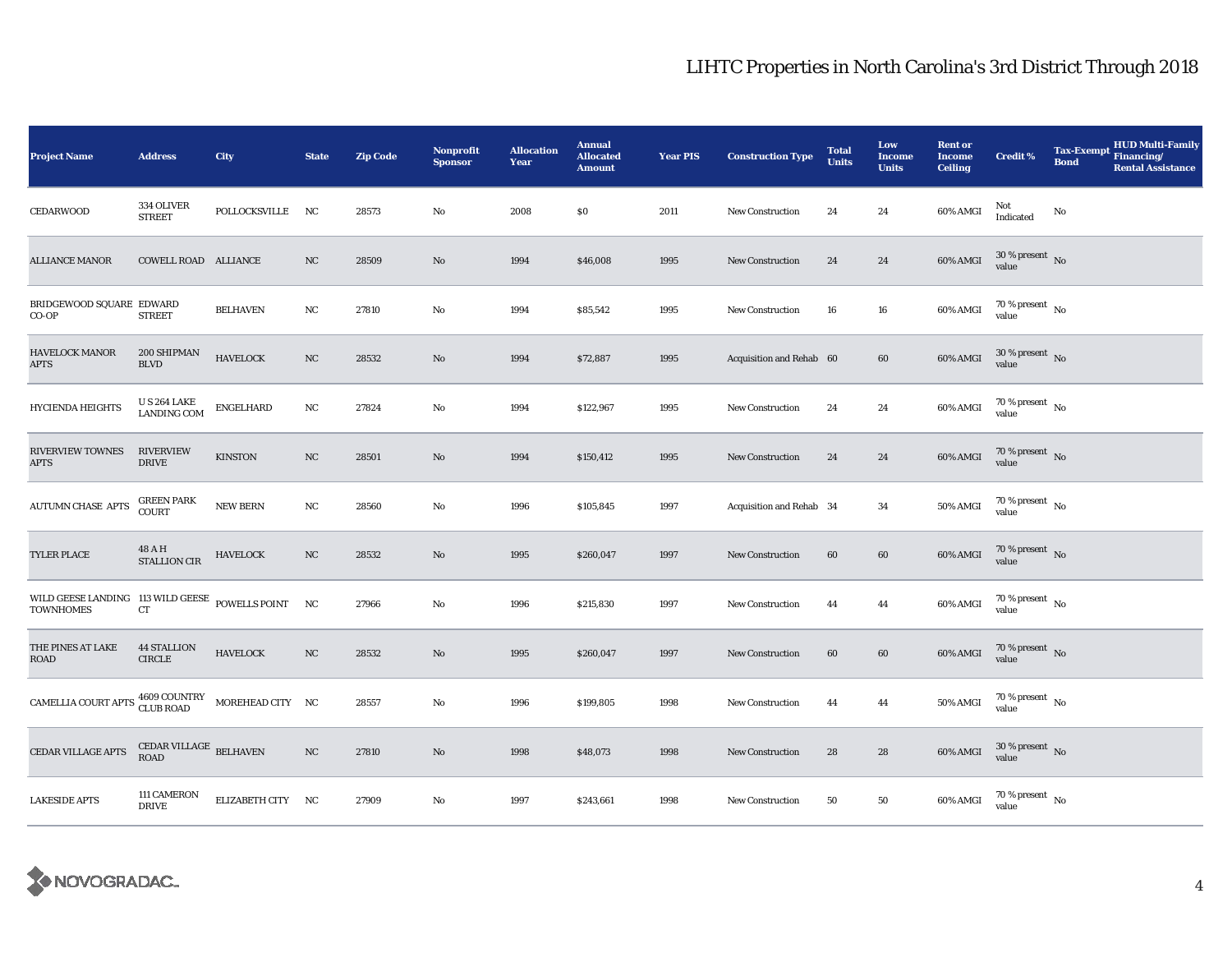| <b>Project Name</b>                         | <b>Address</b>                             | City                                   | <b>State</b> | <b>Zip Code</b> | <b>Nonprofit</b><br><b>Sponsor</b> | <b>Allocation</b><br>Year | <b>Annual</b><br><b>Allocated</b><br><b>Amount</b> | <b>Year PIS</b> | <b>Construction Type</b>  | <b>Total</b><br><b>Units</b> | Low<br>Income<br><b>Units</b> | <b>Rent or</b><br><b>Income</b><br><b>Ceiling</b> | <b>Credit %</b>                        | <b>Tax-Exempt</b><br><b>Bond</b> | HUD Multi-Family<br>Financing/<br><b>Rental Assistance</b> |
|---------------------------------------------|--------------------------------------------|----------------------------------------|--------------|-----------------|------------------------------------|---------------------------|----------------------------------------------------|-----------------|---------------------------|------------------------------|-------------------------------|---------------------------------------------------|----------------------------------------|----------------------------------|------------------------------------------------------------|
| <b>ELM GREEN APTS</b>                       | 100 ELM GREEN NEWPORT<br><b>LOOP DRIVE</b> |                                        | NC           | 28570           | No                                 | 1998                      | \$258,111                                          | 1999            | <b>New Construction</b>   | 48                           | 48                            | 60% AMGI                                          | 70 % present $\hbox{~No}$<br>value     |                                  |                                                            |
| <b>NEW HORIZONS APTS</b>                    | 990 FOWLE<br><b>DRIVE</b>                  | WASHINGTON                             | NC           | 27889           | No                                 | 1997                      | \$70,374                                           | 1999            | <b>New Construction</b>   | 24                           | 24                            | 60% AMGI                                          | $70$ % present $\,$ No $\,$<br>value   |                                  |                                                            |
| PIRATES MOOR<br><b>TOWNHOMES</b>            | <b>BAUM BAY</b><br><b>DRIVE</b>            | KILL DEVIL HILLS NC                    |              | 27948           | $\mathbf{No}$                      | 1997                      | \$315,944                                          | 1999            | <b>New Construction</b>   | 44                           | 44                            | 60% AMGI                                          | $70\,\%$ present $\,$ No value         |                                  |                                                            |
| <b>SNOW HILL GREEN</b><br><b>APTS</b>       | 400 JORDAN<br><b>AVENUE</b>                | <b>SNOW HILL</b>                       | NC           | 28580           | No                                 | 1998                      | \$64,472                                           | 1999            | Acquisition and Rehab 48  |                              | 48                            | 60% AMGI                                          | $30\,\%$ present $\,$ No $\,$<br>value |                                  |                                                            |
| <b>BEST VILLAGE APTS</b>                    | 909 SAVANNAH<br><b>LANE</b>                | <b>KINSTON</b>                         | NC           | 28501           | No                                 | 1997                      | \$248,202                                          | 1999            | <b>New Construction</b>   | 50                           | 50                            | 60% AMGI                                          | $70\,\%$ present $\,$ No value         |                                  |                                                            |
| RIVERS LANDING                              |                                            | WEEKSVILLE RD ELIZABETH CITY NC        |              | 27909           | No                                 | 2011                      | \$894,667                                          | 2012            | Acquisition and Rehab 100 |                              | 100                           | 60% AMGI                                          | $70$ % present $\,$ No $\,$<br>value   |                                  |                                                            |
| <b>ABBY GARDENS</b>                         | <b>4626 CINDY</b><br><b>LANE</b>           | <b>KINSTON</b>                         | $_{\rm NC}$  | 28504           | $\mathbf{No}$                      | 2010                      | \$452,516                                          | 2012            | <b>New Construction</b>   | 48                           | 48                            | 60% AMGI                                          | 70 % present $\,$ No $\,$<br>value     |                                  |                                                            |
| <b>ALDERBROOK POINTE</b>                    | 140<br>ALDERBROOK<br><b>CIRCLE</b>         | WASHINGTON                             | NC           | 27889           | No                                 | 2010                      | \$817,263                                          | 2012            | <b>New Construction</b>   | 64                           | 64                            | 60% AMGI                                          | 70 % present $\hbox{~No}$<br>value     |                                  |                                                            |
| <b>WELLINGTON GROVE</b>                     |                                            | 2017 CAROLINA<br>PARK AVE JACKSONVILLE | NC           | 28546-9399      | No                                 | 2011                      | \$1,014,922                                        | 2013            | New Construction          | 88                           | 88                            | 60% AMGI                                          | $70\%$ present No<br>value             |                                  |                                                            |
| RIVER RUN<br><b>APARTMENTS</b>              | 150 RIVER RUN<br><b>DRIVE</b>              | CHOCOWINITY                            | NC           | 27817           | No                                 | 2013                      | \$479,955                                          | 2014            | <b>New Construction</b>   | 48                           | 48                            | 60% AMGI                                          | $70$ % present $_{\, \rm No}$<br>value |                                  |                                                            |
| <b>BEAUFORT SPRING</b>                      | 1791 LIVE OAK<br><b>STREET</b>             | <b>BEAUFORT</b>                        | NC           | 28516-1912      | No                                 | 2012                      | \$452,825                                          | 2014            | <b>New Construction</b>   | 48                           | 48                            | 60% AMGI                                          | 70 % present $\hbox{~No}$<br>value     |                                  |                                                            |
| <b>ASHLEY PARK</b><br><b>APARTMENTS</b>     | 4000 ASHLEY<br><b>PARK DRIVE</b>           | <b>NEW BERN</b>                        | NC           | 28562           | No                                 | 2012                      | \$611,390                                          | 2014            | <b>New Construction</b>   | 72                           | 72                            | 60% AMGI                                          | 70 % present $\hbox{~No}$<br>value     |                                  |                                                            |
| <b>BRUNSWICK HOUSE</b><br><b>APARTMENTS</b> | 1210 COLONY<br><b>DRIVE</b>                | NEW BERN                               | NC           | 28562           | $\mathbf{N}\mathbf{o}$             | 2011                      | \$234,181                                          | 2014            | Acquisition and Rehab 94  |                              | 94                            | 60% AMGI                                          | Not<br>Indicated                       | No                               |                                                            |

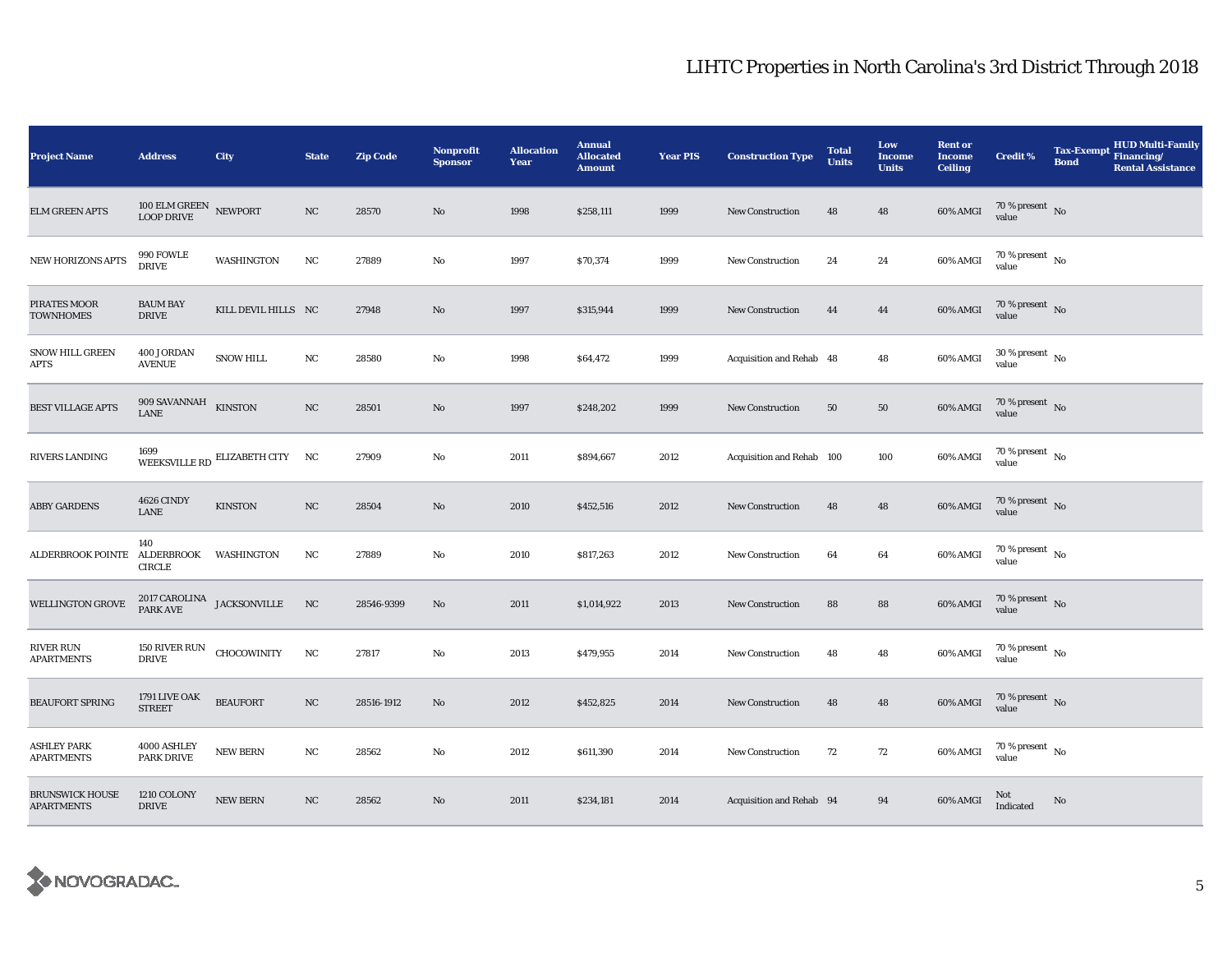| <b>Project Name</b>                                                 | <b>Address</b>                                                  | City                | <b>State</b>     | <b>Zip Code</b> | <b>Nonprofit</b><br><b>Sponsor</b> | <b>Allocation</b><br>Year | <b>Annual</b><br><b>Allocated</b><br><b>Amount</b> | <b>Year PIS</b> | <b>Construction Type</b> | <b>Total</b><br><b>Units</b> | Low<br><b>Income</b><br><b>Units</b> | <b>Rent or</b><br><b>Income</b><br><b>Ceiling</b> | <b>Credit %</b>                        | <b>Tax-Exempt</b><br><b>Bond</b> | <b>HUD Multi-Family</b><br>Financing/<br><b>Rental Assistance</b> |
|---------------------------------------------------------------------|-----------------------------------------------------------------|---------------------|------------------|-----------------|------------------------------------|---------------------------|----------------------------------------------------|-----------------|--------------------------|------------------------------|--------------------------------------|---------------------------------------------------|----------------------------------------|----------------------------------|-------------------------------------------------------------------|
| KITTRELL PLACE<br><b>APARTMENTS</b>                                 | 4117 KITTRELL<br><b>FARMS DRIVE</b>                             | <b>GREENVILLE</b>   | $_{\rm NC}$      | 27858-8966      | No                                 | 2013                      | \$547,222                                          | 2015            | New Construction         | 64                           | 64                                   | 60% AMGI                                          | 70 % present $\hbox{~No}$<br>value     |                                  |                                                                   |
| <b>TOOLEY PLACE</b>                                                 | 603 609 HULL<br><b>DRIVE</b>                                    | ELIZABETH CITY NC   |                  | 27909           | No                                 | 2013                      | \$270,000                                          | 2015            | <b>New Construction</b>  | 36                           | ${\bf 36}$                           | 60% AMGI                                          | $70$ % present $\,$ No $\,$<br>value   |                                  |                                                                   |
| <b>FAIR GROVE</b><br><b>APARTMENTS</b>                              | 107 FAIR GROVE $\,$ SNOW HILL<br>$\ensuremath{\mathsf{CIRCLE}}$ |                     | NC               | 28580           | No                                 | 2013                      | \$367,080                                          | 2015            | <b>New Construction</b>  | 40                           | 40                                   | 60% AMGI                                          | $70$ % present $\,$ No $\,$<br>value   |                                  |                                                                   |
| <b>CAMBRIDGE FARMS</b><br><b>APARTMENTS</b>                         | 900 DOCTORS<br><b>DRIVE</b>                                     | <b>KINSTON</b>      | NC               | 28504           | $\mathbf{No}$                      | 2013                      | \$553,089                                          | 2015            | New Construction         | 60                           | 60                                   | 60% AMGI                                          | 70 % present $\,$ No $\,$<br>value     |                                  |                                                                   |
| <b>BAY RIVER APTS</b>                                               | 515 NEAL'S<br><b>CREEK ROAD</b>                                 | <b>BAYBORO</b>      | NC               | 28515           | No                                 | 1998                      | \$109,830                                          | 2000            | <b>New Construction</b>  | 20                           | 20                                   | 60% AMGI                                          | 70 % present $\hbox{~No}$<br>value     |                                  |                                                                   |
| <b>GRAINGER PLACE</b><br><b>APARTMENTS</b>                          | 301 SUMMIT<br>AVE                                               | <b>KINSTON</b>      | NC               | 28501           | $\mathbf{No}$                      | 2000                      | \$321,900                                          | 2000            | Acquisition and Rehab 57 |                              | 57                                   | 60% AMGI                                          | $30\,\%$ present $\,$ No $\,$<br>value |                                  |                                                                   |
| <b>TROON APTS</b>                                                   | 300 TROON WAY BEAUFORT                                          |                     | NC               | 28516           | No                                 | 1999                      | \$247,026                                          | 2000            | New Construction         | 44                           | 44                                   | <b>50% AMGI</b>                                   | $70$ % present $\,$ No $\,$<br>value   |                                  |                                                                   |
| E. K. BEST JR. VILLAGE 909 SAVANNAH KINSTON<br><b>APTS PHASE II</b> | <b>LANE</b>                                                     |                     | $_{\mathrm{NC}}$ | 28501           | No                                 | 2000                      | \$253,000                                          | 2000            | <b>New Construction</b>  | 44                           | 44                                   | <b>50% AMGI</b>                                   | 70 % present $\,$ No $\,$<br>value     |                                  |                                                                   |
| WEATHERSTONE PARK WEATHERSTON NEW BERN                              | 3800<br>E PARK ROAD                                             |                     | NC               | 28563           | No                                 | 2000                      | \$252,902                                          | 2001            | New Construction         | 44                           | 44                                   | 60% AMGI                                          | 70 % present $\hbox{~No}$<br>value     |                                  |                                                                   |
| WHITE OAK MANOR<br><b>APTS</b>                                      | 41 MANOR LANE SWANSBORO                                         |                     | NC               | 28584           | No                                 | 1999                      | \$205,370                                          | 2001            | <b>New Construction</b>  | 40                           | 40                                   | 60% AMGI                                          | 70 % present $\,$ No $\,$<br>value     |                                  |                                                                   |
| <b>KINGS MILL</b>                                                   | 1200<br><b>DAUGHTER'S</b><br><b>DRIVE</b>                       | <b>NEWPORT</b>      | NC               | 28570           | No                                 | 2001                      | \$249,398                                          | 2002            | New Construction         | 44                           | 44                                   | 60% AMGI                                          | 70 % present $\hbox{~No}$<br>value     |                                  |                                                                   |
| <b>KINSTON OAKS APTS</b>                                            | 1313 MCADOO<br><b>STREET</b>                                    | <b>KINSTON</b>      | $_{\rm NC}$      | 28501           | No                                 | 2001                      | \$171,281                                          | 2002            | Acquisition and Rehab 32 |                              | $32\,$                               | 60% AMGI                                          | $30\,\%$ present $\,$ No value         |                                  |                                                                   |
| PHOENIX PARK                                                        | 100 PHOENIX<br><b>PARK DRIVE</b>                                | <b>JACKSONVILLE</b> | NC               | 28546           | No                                 | 2002                      | \$289,509                                          | 2002            | New Construction         | 48                           | 48                                   | 60% AMGI                                          | $70$ % present $\,$ No $\,$<br>value   |                                  |                                                                   |

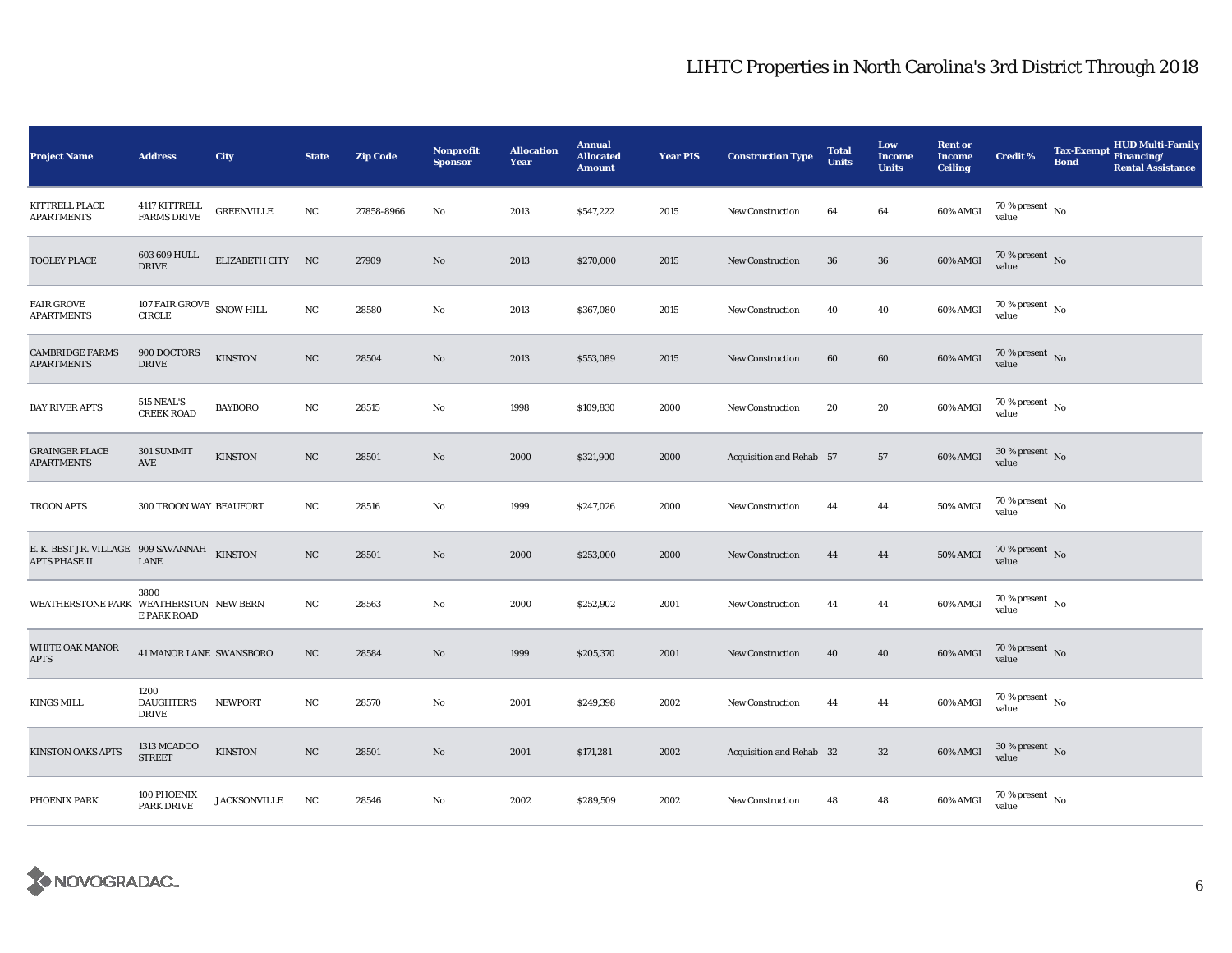| <b>Project Name</b>                     | <b>Address</b>                                  | <b>City</b>       | <b>State</b> | <b>Zip Code</b> | Nonprofit<br><b>Sponsor</b> | <b>Allocation</b><br>Year | <b>Annual</b><br><b>Allocated</b><br><b>Amount</b> | <b>Year PIS</b> | <b>Construction Type</b>  | <b>Total</b><br><b>Units</b> | Low<br><b>Income</b><br><b>Units</b> | <b>Rent or</b><br><b>Income</b><br><b>Ceiling</b> | <b>Credit %</b>                      | <b>Tax-Exempt</b><br><b>Bond</b> | <b>HUD Multi-Family</b><br>Financing/<br><b>Rental Assistance</b> |
|-----------------------------------------|-------------------------------------------------|-------------------|--------------|-----------------|-----------------------------|---------------------------|----------------------------------------------------|-----------------|---------------------------|------------------------------|--------------------------------------|---------------------------------------------------|--------------------------------------|----------------------------------|-------------------------------------------------------------------|
| <b>RIVER WALK APTS</b>                  | 707 RIVER WALK $_{\rm GRIFTON}$<br><b>WAY</b>   |                   | NC           | 28530           | $\mathbf{N}\mathbf{o}$      | 2001                      | \$107,252                                          | 2002            | New Construction          | 25                           | 24                                   |                                                   | 70 % present $\hbox{~No}$<br>value   |                                  |                                                                   |
| <b>EASTPORT AT THE</b><br>PARK          | 506 CAMPEN<br><b>ROAD</b>                       | <b>BEAUFORT</b>   | NC           | 28516           | No                          | 2014                      | \$399,000                                          | 2016            | New Construction          | 48                           | 48                                   | 60% AMGI                                          | $70$ % present $\,$ No $\,$<br>value |                                  |                                                                   |
| LAGRANGE VILLAGE                        | 203 N WOOTEN<br>STREET                          | ${\rm LA}$ GRANGE | $_{\rm NC}$  | 28551           | $\mathbf{N}\mathbf{o}$      | 2015                      | \$422,254                                          | 2016            | Acquisition and Rehab 50  |                              | ${\bf 50}$                           | 60% AMGI                                          | $70\,\%$ present $\,$ No value       |                                  |                                                                   |
| <b>CRAVEN TERRACE</b>                   | $601\, \text{ROUNDTREE}\xspace$ NEW BERN STREET |                   | NC           | 28562           | No                          | 2013                      | \$413,684                                          | 2016            | Acquisition and Rehab 131 |                              | 131                                  | 60% AMGI                                          | Not<br>Indicated                     | Yes                              |                                                                   |
| <b>MORGAN POINTE</b>                    | <b>645 S HUGHES</b><br><b>BLVD</b>              | ELIZABETH CITY NC |              | 27909-4530      | $\mathbf{N}\mathbf{o}$      | 2014                      | \$710,675                                          | 2017            | <b>New Construction</b>   | 120                          | 120                                  | 60% AMGI                                          | $70\,\%$ present $\,$ No value       |                                  |                                                                   |
| <b>CRAVEN TERRACE II</b>                | $601\, \text{ROUNDTREE}\xspace$ NEW BERN STREET |                   | $_{\rm NC}$  | 28560           | No                          | 2014                      | \$588,685                                          | 2017            | Acquisition and Rehab 182 |                              | 188                                  | 60% AMGI                                          | Not<br>Indicated                     | Yes                              |                                                                   |
| GREENBRIER LANDING 1000 DOCTORS KINSTON |                                                 |                   | $_{\rm NC}$  | 28504           | $\mathbf{N}\mathbf{o}$      | 2014                      | \$480,000                                          | 2017            | <b>New Construction</b>   | 61                           | 61                                   | 60% AMGI                                          | $70\,\%$ present $\,$ No value       |                                  |                                                                   |
| PINE VALLEY<br><b>APARTMENTS</b>        | 1100 PINE TREE NEW BERN<br><b>DRIVE</b>         |                   | NC           | 28562           | No                          | 2015                      | \$595,000                                          | 2017            | New Construction          | 72                           | 72                                   | 60% AMGI                                          | 70 % present $\hbox{~No}$<br>value   |                                  |                                                                   |
| <b>ANDOVER PARK</b>                     | <b>2127 DALY</b><br><b>WALDROP RD</b>           | <b>KINSTON</b>    | $_{\rm NC}$  | 28504-1003      | No                          | 2015                      | \$0                                                | 2018            | <b>New Construction</b>   | 60                           | 60                                   | 60% AMGI                                          | Not<br>Indicated                     | No                               |                                                                   |
| STOCKTON POINTE                         | 2799 DOCTORS<br><b>DRIVE</b>                    | <b>KINSTON</b>    | NC           | 28504           | No                          | 2017                      | \$0                                                | 2019            | <b>New Construction</b>   | $\bf{0}$                     | 60                                   | 60% AMGI                                          | Not<br>Indicated                     |                                  | $\mathbf{No}$                                                     |
| TATE COMMONS                            | <b>2801 NEUSE</b><br><b>BLVD</b>                | <b>NEW BERN</b>   | NC           | 28562           | No                          | 2017                      | \$0                                                | 2019            | <b>New Construction</b>   | $\bf{0}$                     | 68                                   | 60% AMGI                                          | Not<br>Indicated                     |                                  | No                                                                |
| <b>HEATHERTON PARK</b>                  | 100<br>HEATHERTON JACKSONVILLE<br>LANE          |                   | NC           | 28546           | No                          | 2001                      | \$233,389                                          | 2003            | <b>New Construction</b>   | 40                           | 40                                   | 60% AMGI                                          | $70\,\%$ present $\,$ No value       |                                  |                                                                   |
| <b>HUNTER'S RIDGE</b>                   | 3720<br>POWDERHORN FARMVILLE<br>LANE            |                   | NC           | 28228           | No                          | 2002                      | \$112,177                                          | 2003            | New Construction          | 25                           | 24                                   |                                                   | $70\%$ present No<br>value           |                                  |                                                                   |

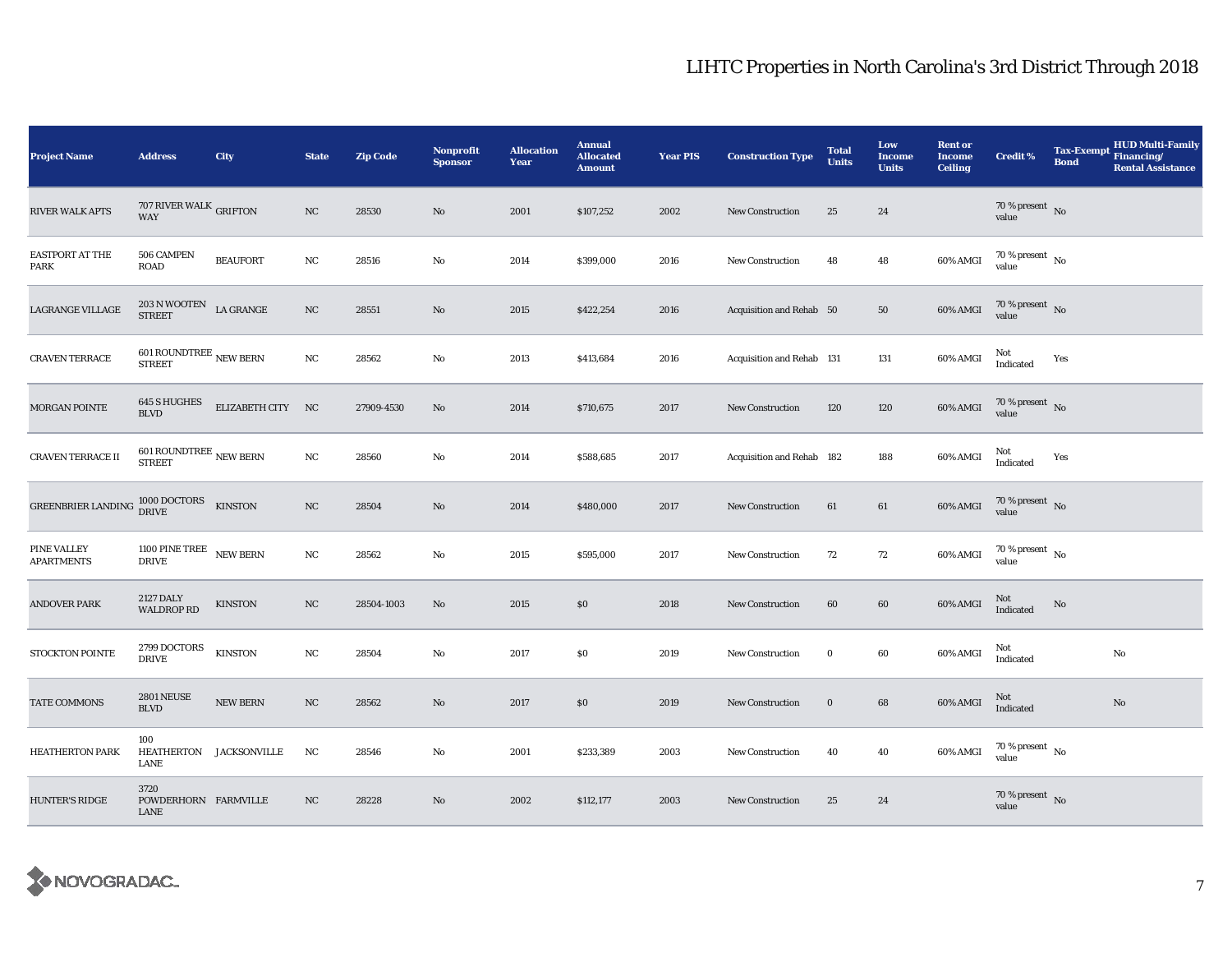| <b>Project Name</b>                         | <b>Address</b>                                 | City                                 | <b>State</b> | <b>Zip Code</b> | Nonprofit<br><b>Sponsor</b> | <b>Allocation</b><br>Year | <b>Annual</b><br><b>Allocated</b><br><b>Amount</b> | <b>Year PIS</b> | <b>Construction Type</b> | <b>Total</b><br><b>Units</b> | Low<br><b>Income</b><br><b>Units</b> | <b>Rent or</b><br><b>Income</b><br><b>Ceiling</b> | <b>Credit %</b>                        | <b>Tax-Exempt</b><br><b>Bond</b> | <b>HUD Multi-Family</b><br>Financing/<br><b>Rental Assistance</b> |
|---------------------------------------------|------------------------------------------------|--------------------------------------|--------------|-----------------|-----------------------------|---------------------------|----------------------------------------------------|-----------------|--------------------------|------------------------------|--------------------------------------|---------------------------------------------------|----------------------------------------|----------------------------------|-------------------------------------------------------------------|
| <b>LA GRANGE VILLAS</b>                     | 101 N FORBES ST LA GRANGE                      |                                      | NC           | 28551           | No                          | 2001                      | \$101,420                                          | 2003            | <b>New Construction</b>  | 23                           | 23                                   | 60% AMGI                                          | 70 % present $\hbox{~No}$<br>value     |                                  |                                                                   |
| PARK PLACE APTS                             | 164 PARK PLACE SNOW HILL                       |                                      | NC           | 28580           | No                          | 2001                      | \$130,676                                          | 2003            | New Construction         | $32\,$                       | $32\phantom{.0}$                     | 60% AMGI                                          | $70$ % present $\,$ No $\,$<br>value   |                                  |                                                                   |
| RENAISSANCE<br>COMMONS                      | 301<br><b>CIRCLE</b>                           | RENAISSANCE ELIZABETH CITY NC        |              | 27909           | No                          | 2001                      | \$271,619                                          | 2003            | <b>New Construction</b>  | 48                           | 48                                   | 60% AMGI                                          | $70\,\%$ present $$$ No value          |                                  |                                                                   |
| SPRINGWOOD APTS                             | 400 N<br>WILMINGTON RICHLANDS<br>ST            |                                      | NC           | 28574           | $\mathbf{N}\mathbf{o}$      | 2002                      | \$90,314                                           | 2003            | New Construction         | 24                           | 24                                   | 50% AMGI                                          | 70 % present $\hbox{~No}$<br>value     |                                  |                                                                   |
| TRENT RIVER APTS                            | <b>600 IRIS LANE TRENTON</b>                   |                                      | NC           | 28585           | No                          | 2002                      | \$129,198                                          | 2003            | <b>New Construction</b>  | 25                           | 24                                   | 60% AMGI                                          | 70 % present $\hbox{~No}$<br>value     |                                  |                                                                   |
| <b>BLUE POINT BAY</b>                       | <b>201 OLD</b><br><b>MURDOCH</b><br>ROAD       | <b>NEWPORT</b>                       | NC           | 28570           | No                          | 2003                      | \$384,796                                          | 2004            | New Construction         | 64                           | 64                                   | 60% AMGI                                          | $70\,\%$ present $\,$ No value         |                                  |                                                                   |
| <b>GATEWOOD APTS</b>                        | 150 LEGACY<br>LANE                             | <b>HAVELOCK</b>                      | NC           | 28532           | No                          | 2002                      | \$335,551                                          | 2004            | New Construction         | 50                           | ${\bf 50}$                           | 50% AMGI                                          | $70\,\%$ present $\,$ No $\,$<br>value |                                  |                                                                   |
| NANTUCKET LOFTS                             | 619 NORTH<br><b>HERRITAGE</b><br><b>STREET</b> | <b>KINSTON</b>                       | NC           | 28502           | $\mathbf{N}\mathbf{o}$      | 2003                      | \$298,958                                          | 2004            | Acquisition and Rehab 28 |                              | 28                                   | 60% AMGI                                          | $70\,\%$ present $\,$ No value         |                                  |                                                                   |
| RIO DEL MAR                                 | 660 OLD<br>COUNTRY ROAD BELHAVEN<br>W          |                                      | NC           | 27810           | No                          | 2002                      | \$183,197                                          | 2004            | New Construction         | 24                           | 24                                   | 60% AMGI                                          | $70$ % present $\,$ No $\,$<br>value   |                                  |                                                                   |
| <b>ASHTON SPRING APTS</b>                   | $330$ SNOW HILL $\quad$ AYDEN STREET           |                                      | $_{\rm NC}$  | 28513           | $\mathbf{N}\mathbf{o}$      | 2003                      | \$149,129                                          | 2005            | <b>New Construction</b>  | 25                           | 25                                   | <b>50% AMGI</b>                                   | 70 % present $\,$ No $\,$<br>value     |                                  |                                                                   |
| <b>BLUE SPRINGS APTS</b>                    | <b>DRIVE</b>                                   | $460$ MCDANIEL $_{\rm JACKSONVILLE}$ | NC           | 28546           | No                          | 2003                      | \$226,550                                          | 2005            | New Construction         | 40                           | 40                                   | 60% AMGI                                          | $70$ % present $\,$ No $\,$<br>value   |                                  |                                                                   |
| <b>DEER VIEW APTS</b>                       | 733 A<br><b>BOULEVARD</b><br><b>STREET</b>     | <b>AYDEN</b>                         | $_{\rm NC}$  | 28513           | $\mathbf{N}\mathbf{o}$      | 2003                      | \$108,438                                          | 2005            | New Construction         | 25                           | 25                                   | 60% AMGI                                          | $70\,\%$ present $\,$ No value         |                                  |                                                                   |
| <b>FILBERT'S CREEK</b><br><b>APARTMENTS</b> | 112 FILBERT'S<br><b>CREEK DRIVE</b>            | <b>EDENTON</b>                       | NC           | 27932           | No                          | 2004                      | \$244,580                                          | 2005            | New Construction         | 40                           | 40                                   | 60% AMGI                                          | $70$ % present $\,$ No $\,$<br>value   |                                  |                                                                   |

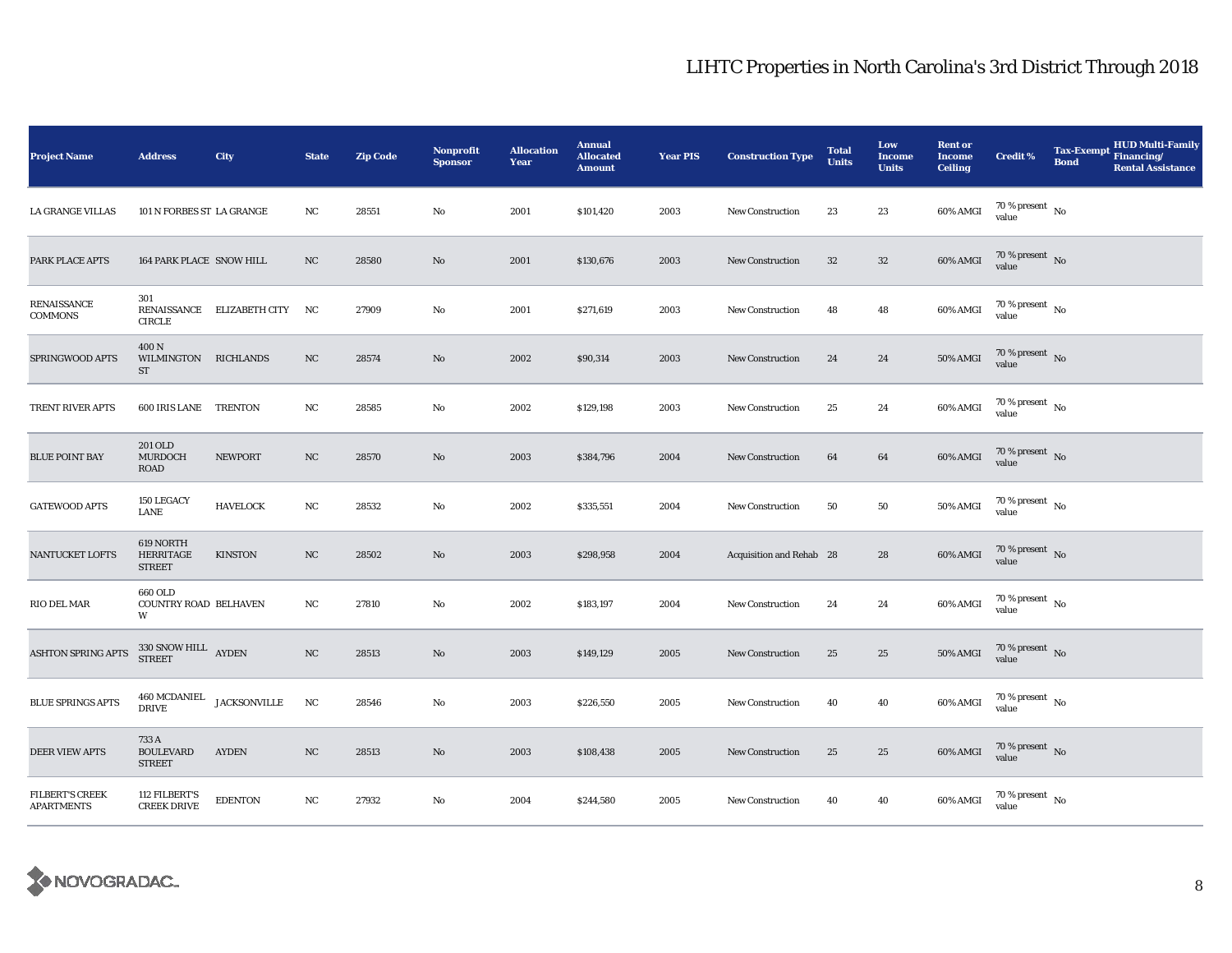| <b>Project Name</b>                                     | <b>Address</b>                                                                                                         | City                       | <b>State</b> | <b>Zip Code</b> | Nonprofit<br><b>Sponsor</b> | <b>Allocation</b><br>Year | <b>Annual</b><br><b>Allocated</b><br><b>Amount</b> | <b>Year PIS</b> | <b>Construction Type</b>        | <b>Total</b><br><b>Units</b> | Low<br><b>Income</b><br><b>Units</b> | <b>Rent or</b><br><b>Income</b><br><b>Ceiling</b> | <b>Credit %</b>                        | <b>Tax-Exempt</b><br><b>Bond</b> | <b>HUD Multi-Family</b><br>Financing/<br><b>Rental Assistance</b> |
|---------------------------------------------------------|------------------------------------------------------------------------------------------------------------------------|----------------------------|--------------|-----------------|-----------------------------|---------------------------|----------------------------------------------------|-----------------|---------------------------------|------------------------------|--------------------------------------|---------------------------------------------------|----------------------------------------|----------------------------------|-------------------------------------------------------------------|
| TYLER RUN I                                             | 213 TYLER LANE EDENTON                                                                                                 |                            | NC           | 27932           | No                          | 2004                      | \$196,839                                          | 2005            | Acquisition and Rehab 51        |                              | 50                                   | 60% AMGI                                          | 70 % present $\hbox{~No}$<br>value     |                                  |                                                                   |
| <b>ELMWOOD APTS</b>                                     | 8501 SOUTH<br><b>MAIN STREET</b>                                                                                       | VANCEBORO                  | $_{\rm NC}$  | 28586           | No                          | 2003                      | \$88,680                                           | 2005            | <b>New Construction</b>         | 24                           | 24                                   | 60% AMGI                                          | $70\,\%$ present $\,$ No $\,$<br>value |                                  |                                                                   |
| <b>BAYLEAF PLANTATION</b>                               | $\begin{minipage}{.4\linewidth} \textbf{COWELL FARM} & \textbf{WASHINGTON} \\ \textbf{ROAD} & \end{minipage}$          |                            | $_{\rm NC}$  | 27889           | No                          | 2004                      | \$279,856                                          | 2006            | <b>New Construction</b>         | 36                           | 36                                   | 60% AMGI                                          | $70\,\%$ present $\,$ No value         |                                  |                                                                   |
| <b>BEAUFORT MANOR</b><br><b>APTS</b>                    | $\begin{array}{ll} \textbf{1300 BEAUFORT} & \textbf{BEAUFORT} \\ \textbf{MANOR DRIVE} & \textbf{BEAUFORT} \end{array}$ |                            | $_{\rm NC}$  | 28557           | No                          | 2003                      | \$233,286                                          | 2006            | <b>New Construction</b>         | 35                           | $\bf 35$                             | 60% AMGI                                          | $70$ % present $_{\, \rm No}$<br>value |                                  |                                                                   |
| <b>CLIFTON PARK</b>                                     | <b>COWELL FARM</b><br>ROAD                                                                                             | <b>WASHINGTON</b>          | $_{\rm NC}$  | 27889           | No                          | 2003                      | \$343,590                                          | 2006            | New Construction                | 48                           | 48                                   | 60% AMGI                                          | $70\,\%$ present $\,$ No value         |                                  |                                                                   |
| <b>FOX HOLLOW</b>                                       | 100 PROGRESS<br>WAY                                                                                                    | $_{\mathrm{JACKSONVILLE}}$ | NC           | 28546           | No                          | 2005                      | \$300,512                                          | 2006            | <b>New Construction</b>         | 44                           | 44                                   | 60% AMGI                                          | $70$ % present $\,$ No value           |                                  |                                                                   |
| <b>KINSTON HOTEL</b>                                    | 503 N QUEEN<br><b>STREET</b>                                                                                           | <b>KINSTON</b>             | NC           | 28501           | No                          | 2004                      | \$268,850                                          | 2006            | <b>Acquisition and Rehab</b> 38 |                              | ${\bf 38}$                           | 60% AMGI                                          | $30\,\%$ present $\,$ No value         |                                  |                                                                   |
| PHOENIX PARK II                                         | 600<br><b>COMMUNITY</b><br><b>DRIVE</b>                                                                                | <b>JACKSONVILLE</b>        | NC           | 28546           | No                          | 2004                      | \$300,360                                          | 2006            | New Construction                | 48                           | 48                                   | 60% AMGI                                          | 70 % present $\hbox{~No}$<br>value     |                                  |                                                                   |
| TYLER RUN II                                            | 201 TYLER LANE EDENTON                                                                                                 |                            | NC           | 27932           | No                          | 2004                      | \$215,186                                          | 2006            | Acquisition and Rehab 60        |                              | 60                                   | $60\%$ AMGI                                       | $70\,\%$ present $\,$ No value         |                                  |                                                                   |
| <b>WYNDSOR PARK</b>                                     | 600 WYNDSOR<br><b>PARK DRIVE</b>                                                                                       | <b>NEW BERN</b>            | NC           | 28562           | No                          | 2004                      | \$361,783                                          | 2006            | <b>New Construction</b>         | 56                           | 56                                   | 60% AMGI                                          | $70\,\%$ present $\,$ No $\,$<br>value |                                  |                                                                   |
| <b>BEAUFORT MANOR</b><br><b>APARTMENTS - PHASE</b><br>П | 1300<br>PROFESSIONAL BEAUFORT<br><b>PARK DRIVE</b>                                                                     |                            | NC           | 28557           | No                          | 2006                      | \$185,505                                          | 2007            | New Construction                | 25                           | 25                                   | 60% AMGI                                          | $70\,\%$ present $\,$ No value         |                                  |                                                                   |
| RIDGEWOOD APTS                                          | 405 OLD<br>BEULAVILLE RD $\;$ PINK HILL                                                                                |                            | NC           | 28572           | No                          | 1988                      | \$23,757                                           | 1988            | New Construction                | $\bf{0}$                     | 16                                   | 60% AMGI                                          | $70\,\%$ present $\,$ No value         |                                  |                                                                   |
| <b>BRUNSWICK HOUSE II</b>                               | 1208 COLONY<br>DR                                                                                                      | NEW BERN                   | NC           | 28562           | No                          | 1988                      | \$70,835                                           | 1989            | New Construction                | $\bf{0}$                     | $\overline{4}$                       | 60% AMGI                                          | $70\,\%$ present $\,$ No value         |                                  |                                                                   |

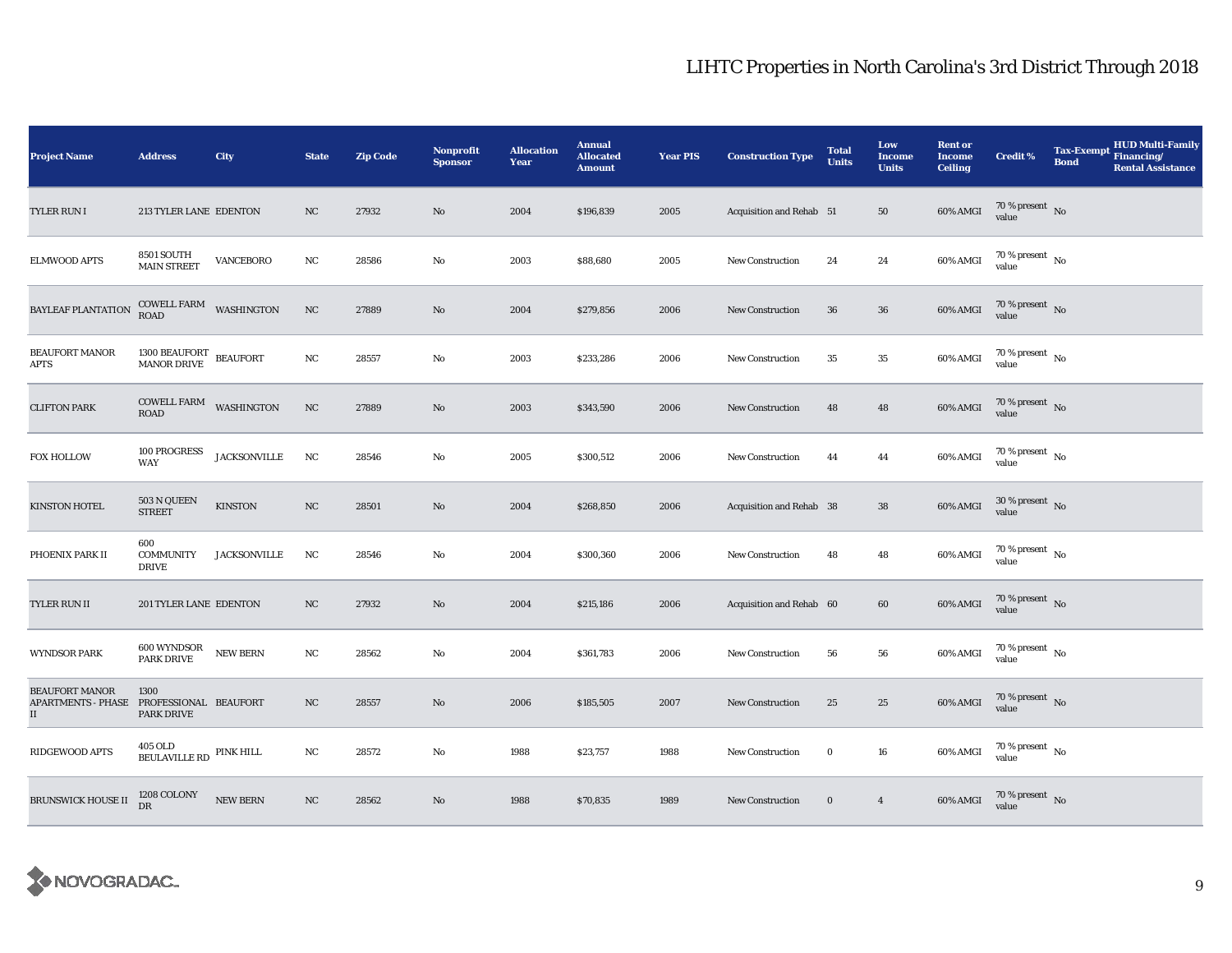| <b>Project Name</b>                        | <b>Address</b>                                               | City               | <b>State</b> | <b>Zip Code</b> | <b>Nonprofit</b><br><b>Sponsor</b> | <b>Allocation</b><br>Year | <b>Annual</b><br><b>Allocated</b><br><b>Amount</b> | <b>Year PIS</b>      | <b>Construction Type</b> | <b>Total</b><br><b>Units</b> | Low<br>Income<br><b>Units</b> | <b>Rent or</b><br><b>Income</b><br><b>Ceiling</b> | <b>Credit %</b>                          | <b>Tax-Exempt</b><br><b>Bond</b> | <b>HUD Multi-Family</b><br>Financing/<br><b>Rental Assistance</b> |
|--------------------------------------------|--------------------------------------------------------------|--------------------|--------------|-----------------|------------------------------------|---------------------------|----------------------------------------------------|----------------------|--------------------------|------------------------------|-------------------------------|---------------------------------------------------|------------------------------------------|----------------------------------|-------------------------------------------------------------------|
| <b>EAGLE'S BAY APTS</b>                    | 100 EAGLES BAY $_{\rm BEAUFORT}$<br>CT                       |                    | NC           | 28516           | No                                 | 1988                      | \$71,693                                           | 1989                 | New Construction         | 40                           | 40                            | 60% AMGI                                          | 70 % present $\hbox{~No}$<br>value       |                                  |                                                                   |
| GHENT SOUTH: LOT 12 1705 PARK AVE NEW BERN |                                                              |                    | NC           | 28560           | No                                 | 1989                      | \$2,475                                            | 1989                 | <b>New Construction</b>  | 1                            | $\mathbf{1}$                  | 60% AMGI                                          | $70\,\%$ present $\,$ No $\,$<br>value   |                                  |                                                                   |
| GHENT SOUTH: LOT 13 1703 PARK AVE NEW BERN |                                                              |                    | NC           | 28560           | No                                 | 1989                      | \$2,475                                            | 1989                 | <b>New Construction</b>  | -1                           | $\mathbf{1}$                  | 60% AMGI                                          | $70$ % present $_{\, \rm No}$<br>value   |                                  |                                                                   |
| GHENT SOUTH: LOT 9 1711 PARK AVE NEW BERN  |                                                              |                    | NC           | 28560           | $\mathbf{No}$                      | 1989                      | \$2,475                                            | 1989                 | New Construction         | <sup>1</sup>                 | $\mathbf{1}$                  | 60% AMGI                                          | 70 % present $\hbox{~No}$<br>value       |                                  |                                                                   |
| <b>CENTRE COURT</b>                        | 1236 HOLDEN<br>DR                                            | ${\tt GREENVILLE}$ | NC           | 27858           | No                                 | 2015                      | \$671,975                                          | Insufficient<br>Data | <b>New Construction</b>  | 78                           | 78                            | 60% AMGI                                          | 70 % present $\hbox{~No}$<br>value       |                                  |                                                                   |
| ARBOR'S PARK SENIOR<br><b>LIVING</b>       | 305 SR SECOND<br>STREET APPROX AYDEN<br><b>ACROSS STREET</b> |                    | NC           | 28513           | $\mathbf{No}$                      | 2016                      | \$0                                                | Insufficient<br>Data | <b>New Construction</b>  | 64                           | 64                            | 60% AMGI                                          | Not<br>Indicated                         | No                               |                                                                   |
| <b>GASTON BOULEVARD</b>                    | 909 3RD<br><b>AVENUE</b>                                     | <b>NEW BERN</b>    | NC           | 28560           | No                                 | 2016                      | $\$0$                                              | Insufficient<br>Data | <b>New Construction</b>  | $\bf{0}$                     | 80                            | 60% AMGI                                          | Not<br>Indicated                         | No                               |                                                                   |
| <b>WINDGATE PARK</b>                       | $3055$ FOXHORN $_{\rm JACKSONVILLE}$<br>ROAD                 |                    | NC           | 28546           | No                                 | 2016                      | \$0\$                                              | Insufficient<br>Data | <b>New Construction</b>  | 56                           | 56                            | 60% AMGI                                          | Not<br>Indicated                         | $\rm No$                         |                                                                   |
| ELIJAH'S LANDING                           | 3200 BRIDGES<br><b>STREET</b>                                | MOREHEAD CITY NC   |              | 28557           | No                                 | 2017                      | $\$0$                                              | Insufficient<br>Data | <b>New Construction</b>  | $\bf{0}$                     | 168                           | 60% AMGI                                          | Not<br>Indicated                         |                                  | No                                                                |
| <b>FIELDCREST</b>                          | 3753<br>POWDERHORN FARMVILLE<br>LANE                         |                    | NC           | 27828           | $\mathbf{No}$                      | 2017                      | \$0                                                | Insufficient<br>Data | <b>New Construction</b>  | $\bf{0}$                     | 56                            | 60% AMGI                                          | Not<br>Indicated                         |                                  | $\mathbf{No}$                                                     |
| <b>DUPLEX</b>                              | 101 BRACE ST                                                 | <b>HERTFORD</b>    | NC           | 27944           | No                                 | 1987                      | \$1,728                                            | 1987                 | <b>New Construction</b>  | $\bf{0}$                     | $\boldsymbol{2}$              | 50% AMGI                                          | 70 % present $\hbox{~No}$<br>value       |                                  |                                                                   |
| <b>LANDMARK APTS</b>                       | 1625 LANDMARK $_{\rm NEW}$ BERN<br>CIR                       |                    | NC           | 28560           | No                                 | 1987                      | \$38,374                                           | 1987                 | <b>New Construction</b>  | 32                           | 32                            | 60% AMGI                                          | $70$ % present $\,$ No $\,$<br>value     |                                  |                                                                   |
| <b>RESIDENCE</b>                           | 134 E GALE ST                                                | <b>EDENTON</b>     | NC           | 27932           | No                                 | 1987                      | \$892                                              | 1987                 | <b>New Construction</b>  | $\bf{0}$                     | $\mathbf{1}$                  | 50% AMGI                                          | $70\%$ present $\overline{N_0}$<br>value |                                  |                                                                   |